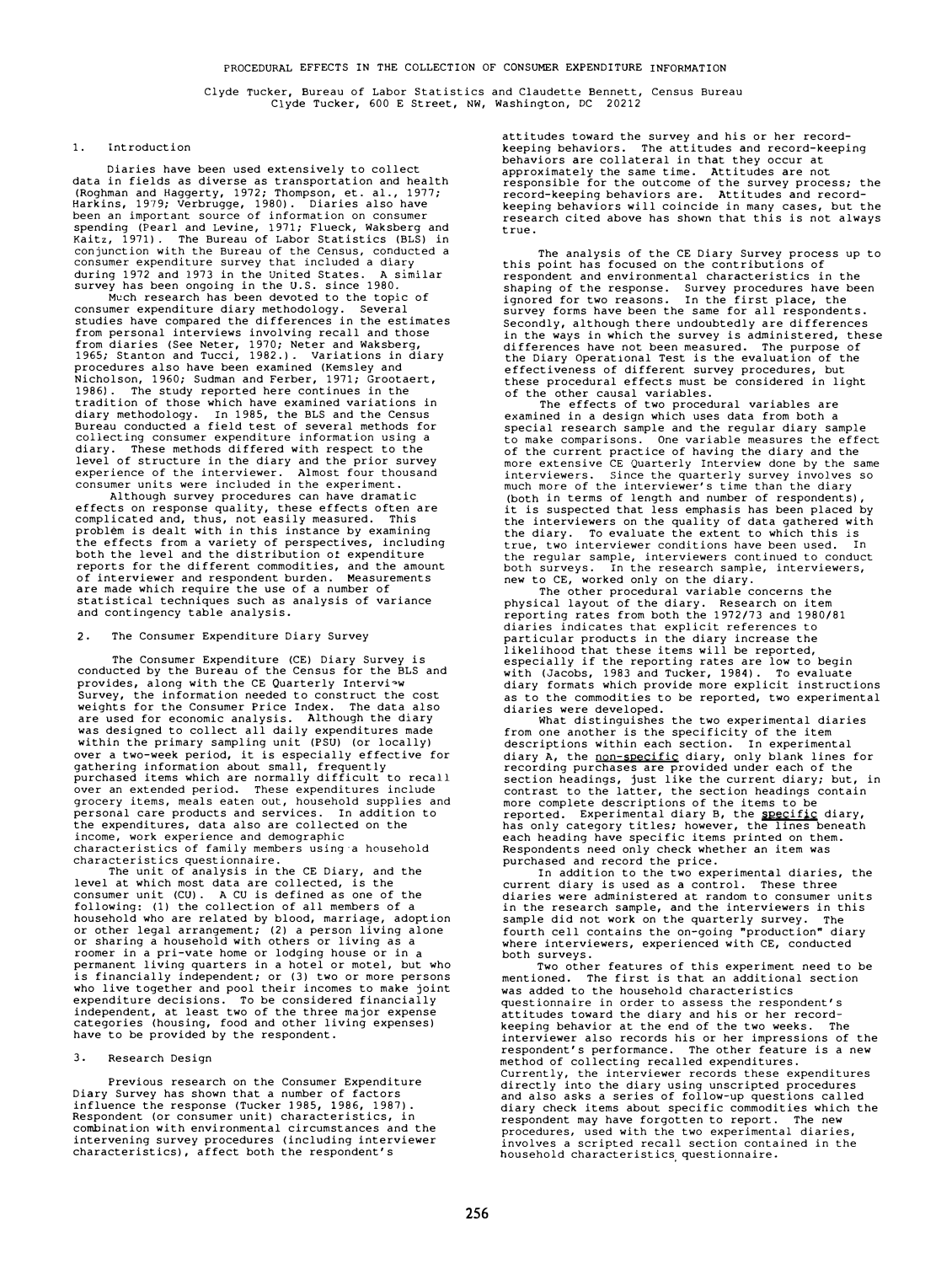To examine the effect of interviewer experience, the control diary is compared to the production. The format effect is measured by differences between the three research cells. The production is not compared directly to the experimental diaries , but effects can be inferred assuming no interaction between treatment

conditions.<br>The research sample used in the Diary Operational The research sample used in the Diary Operational<br>Test was a retired Current Population Survey (CPS)<br>sample from 1979. Households in this sample had not<br>been in the CPS since January or February of 1979.<br>For the Diary Oper PSU's.

Weights were assigned to consumer units participating in either sample. These weights were a product of the probability of selection of the housing unit, a factor adjusting for subsampling in the field, and a noninterview adjustment. They were calculated<br>monthly for diaries beginning within the month, and<br>each week's interview was weighted separately. Variances which include design effect are calculated using 24 balanced, half-sample replicates in each data set.

4. The Analytical Design

4.1 The Dependent Variables

As mentioned previously, several measurements are taken in order to evaluate the results of the test from a variety of perspectives. Most of these dependent or outcome variables measure respondent performance. To facilitate comparisons between the diaries using these variables, commodities are grouped into categories referred to as "expenditure classes."<br>All possible expenditure classes are not All possible expenditure classes are not<br>considered because the experimental diaries were<br>not designed to collect information on all<br>commodities. A list of the expenditure classes<br>by general catagory included in the analys

reporting in each of the four diaries. The most<br>important of these are the mean weekly<br>expenditure for each expenditure class and the<br>percentage of weekly diaries reporting the<br>purchase of at least one item from the class.

Also measuring level of reporting is the number of reports in a class. This variable is of limited utility because each line of the specific diary, unlike a line in the other diaries, can represent the total expenditure for<br>several items, but, at least, the other diaries<br>can be compared using this variable.<br>Both noninterview and refusal rates are other<br>measures of response quality. Refusal rate

subset of the noninterview rate. Another measure of response quality is a respondent typology (Tucker, 1986) which combines indicators of the respondent's attitudes toward the diary and his or her record-keeping behavior.<br>This measure also takes into account the<br>interviewer's opinion of the respondent's<br>performance. These data came from the Diary Assessment section of the Household

Characteristics Questionnaire. Attitude and behavior scales are formed and then collapsed into dichotomies and crosstabulated. A respondent style typology (ATTBEH) based on their relationship is developed. The first category of this typology, "resisters," is composed of respondents with both unfavorable attitudes and undesirable record-keeping<br>behavior. On the other extreme, in category<br>four, are the "accommodaters" who have both<br>positive attitudes and behavior. Category two<br>("misleaders") is made up of respondents who<br>ex Respondents in category three have desirable behavior but unfavorable attitudes and are called "complainers."

Two other variables which have to do with respondent performance are examined for all four diaries. The first is a measure of the decline in reporting which takes place during a diary week, and the other compares the amount of

Table I. Expenditure Classes Include in the Analysis

I. Food at Home

- a. Flour, cereal and other grain products<br>b. Bakery products
- Bakery products
- c. Beef<br>d Poul
- d. Poultry<br>e. Pork
- e. Pork<br>f. Other
- f. Other meats
- g. Fish and seafood
- h. Eggs
- n. 2992<br>i. Dairy products<br>j. Fruits and fruit juices
- 
- j. Fruits and fruit juices k. Vegetables and vegetable juices i. Sugar, sugar substitutes and sweets m. Fats, oils and dressings n. Nonalcoholic beverages o. Miscellaneous food at home
- 
- 
- p. Combined food and nonalcoholic beverages
- at home
- II. Food Away From Home
	- a. Breakfast/brunch<br>b. Lunch
	- b. Lunch<br>c. Dinne
	- c. Dinner<br>d. Snacks
	- d. Snacks and nonalcoholic beverages<br>e. Combined food and nonalcoholic be
	- Combined food and nonalcoholic beverages away from home
- III. Alcoholic Beverages at Home.
- IV. Alcoholic Beverages Away From Home
- V. Nonfood Items
	- a. Tobacco products and smoking supplies<br>b. Personal care products and sommings
	- b. Personal care products and services<br>c. Housekeeping supplies
	- c. Housekeeping supplies<br>d. Gasoline, motor oil an
	- d. Gasoline, motor oil and additives e. Nonprescription drugs and medical supplies
	- f. Other nonfood items

reporting in the first week to that in the second. The measure of decline within a diary week is called first-day bias which compares the<br>mean expenditure for the first day of the week to<br>the average daily expenditure for that week.<br>This is done only at the general category level<br>for respondents who completed from first week to second week, first-week bias, also is computed on respondents with two diaries after eliminating recalled expenditures. Thus, both measures of decline are calculated on the same subsets of respondents so that they can be used in conjunction with one another to arrive at conclusions. It is hypothesized that the experimental diaries will exhibit less decline. For the two experimental diaries, the

proportion of expenditures obtained through recall is investigated. The assumption is that<br>the more data recalled, the less the respondent<br>took the time to record. This may not be a valid<br>assumption, so, in addition, the value of the<br>expenditures recorded in the dia reports.

As already stated, one of the primary reasons for collecting the CE data is the development of the cost weight or relative importance (i.e., proportion) of each commodity group in the average consumer's budget for use in<br>the Consumer Price Index. Relative importances<br>are calculated for the expenditure classes listed<br>in Table 1 from data produced in each of the<br>treatment conditions, and the

Another set of outcome variables measures the interviewers' assessments of the different diary formats along several dimensions, including interviewer and respondent burden and the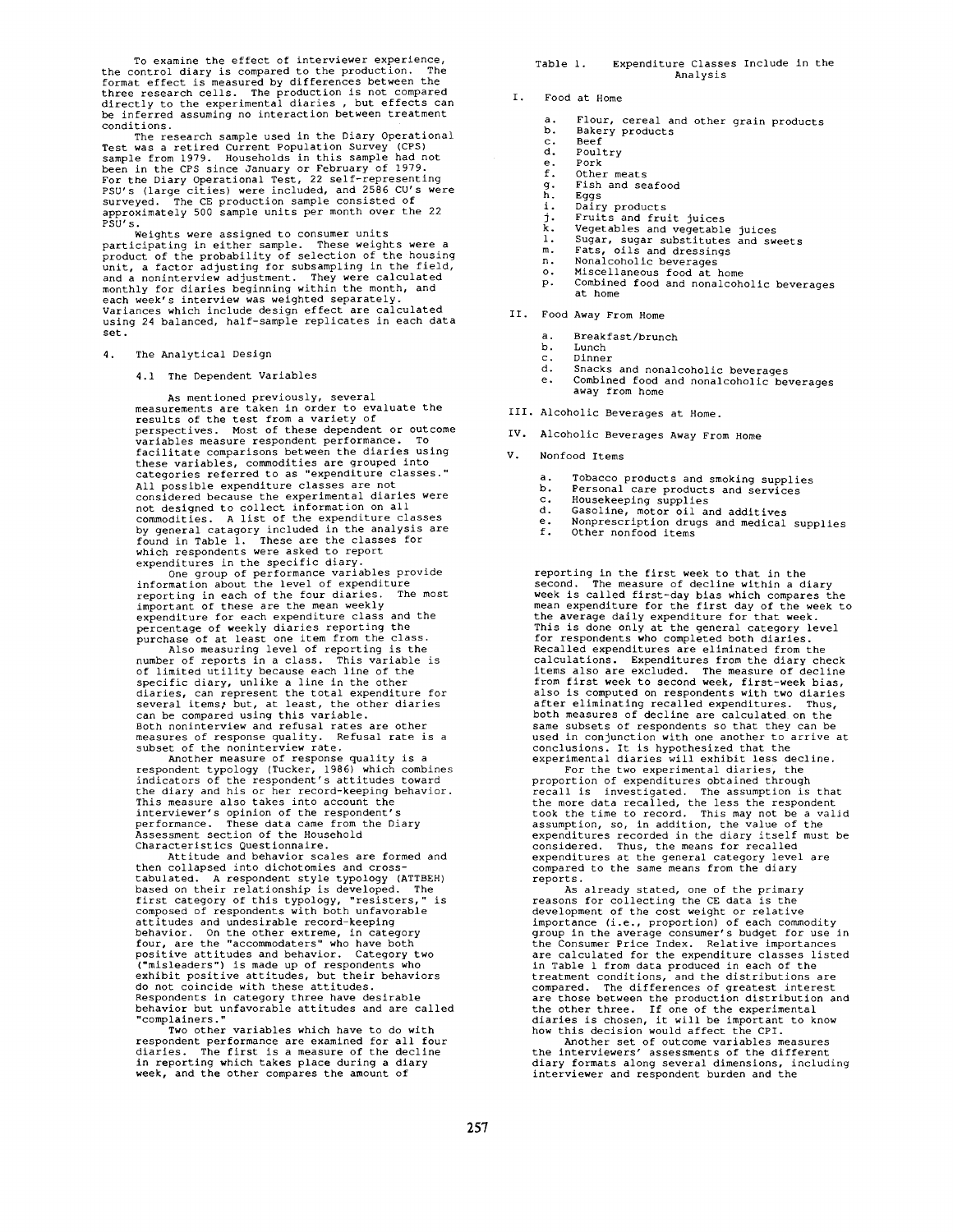accuracy of reports. These assessments are examined with respect to interviewer experience. The data were collected with a debriefing

questionnaire at the end of the test. Although the variances of the expenditure estimates across the conditions are expected to be similar, they, nevertheless, are compared at the expenditure class level to establish the differences in precision from one diary to another. However, because the design of the production survey is different from the design for the research cells, no attempt is made to compare the production to the control.

4.2 The Independent Variables

The design variables are, of course, the focus of this study, but their effects must be evaluated in conjunction with the other independent variables (respondent and environmental characteristics). At present,<br>these other independent variables are limited to<br>those studied in previous analyses of data quality in the diary (Tucker, 1985, 1986, 1987, 1988). These variables are presented in Table 2.

| Table 2. |  |                               |  | Distributions for Selected Consumer |  |
|----------|--|-------------------------------|--|-------------------------------------|--|
|          |  | Unit Characteristics by Diary |  |                                     |  |

|                                                   | <u>Prod</u>                  | <u>Cntl</u>                  | Nonsp                        | <u>Spec</u>                  |
|---------------------------------------------------|------------------------------|------------------------------|------------------------------|------------------------------|
| Characteristics                                   | _ზ ⊥                         | ி≗                           | . क                          | - જુ                         |
| Age of Refernce<br>Person                         |                              |                              |                              |                              |
| Under 25<br>$25 - 44$<br>$45 - 64$<br>$65+$       | 10.8<br>43.3<br>28.8<br>17.1 | 9.4<br>44.5<br>28.5<br>17.6  | 6.8<br>48.9<br>27.5<br>16.8  | 6.9<br>44.4<br>29.3<br>19.4  |
| Education of Refer-<br>ence Person                |                              |                              |                              |                              |
| Less than H.S.<br>High School<br>Post High School | 21.9<br>30.4<br>47.7         | 22.4<br>29.6<br>48.0         | 22.9<br>28.4<br>48.7         | 25.9<br>29.8<br>44.3         |
| Ethnicity of Refer-<br>ence Person                |                              |                              |                              |                              |
| Other<br>Black or Hispanic                        | 81.3<br>18.7                 | 81.4<br>18.6                 | 80.7<br>19.3                 | 81.1<br>18.9                 |
| Composition of CU                                 |                              |                              |                              |                              |
| Husband/Wife<br>Single Parent/<br>Single          | 53.0<br>36.4                 | 52.3<br>37.9                 | 54.0<br>33.2                 | 52.0<br>36.9                 |
| Other                                             | 10.6                         | 9.8                          | 12.8                         | 11.1                         |
| Degree of Urbanization                            |                              |                              |                              |                              |
| Central City<br>Other in SMSA                     | 37.0<br>63.0                 | 34.1<br>65.9                 | 36.4<br>63.6                 | 35.8<br>64.2                 |
| Region                                            |                              |                              |                              |                              |
| Northeast<br>North Central<br>South<br>West       | 14.1<br>36.0<br>21.1<br>28.8 | 17.0<br>34.9<br>20.7<br>27.4 | 16.0<br>34.8<br>22.0<br>27.2 | 15.1<br>34.6<br>21.8<br>28.5 |
| CU Tenure                                         |                              |                              |                              |                              |
| Owner<br>Non0wner                                 | 57.5<br>42.5                 | 57.7<br>42.3                 | 57.4<br>42.6                 | 58.2<br>41.8                 |
| Weighted Weekly<br>Diaries                        |                              | 2014.0 1830.0 1802.0         |                              | 1761.0                       |

4.3 Statistical Methodology

Given the number of dependent and independent variables measured at different levels of precision, a variety of statistical techniques are needed. The T z statistic (Johnson and Wichern, 1982, Ch. 6) is used to evaluate, at both the population and subpopulation levels, the<br>overall differences between the diaries with<br>respect to the vectors of the means for<br>expenditures and number of reports, the percents<br>reporting, and the relative importance this statistic, a simultaneous test of the values for all expenditure classes can be made so that the type-one error rate is held constant. The differences between treatments are calculated separately, and the sample from each diary is assumed to be independent of the other samples. Furthermore, the variance-covariance matrices are assumed to be equal across treatments. Thus, a pooled estimate of the variance-covariance matrix for treatment differences calculated from the<br>replicates is employed to test the equality of

replicates is employed to test the equality of<br>the vectors.<br> $T^2$  is computed as follows:<br> $T^2 = (\underline{\tilde{x}}_1 - \underline{\tilde{x}}_2)' \cdot (\text{Spooled}]^{-1} \cdot (\underline{\tilde{x}}_1 - \underline{\tilde{x}}_2)$ , (1)<br>and  $T^2 / [(nl + n2) \cdot p / (nl + n2 - p + 1)]$  is<br>distributed as Fp,  $(nl + n2 - p +$ means and percents reporting depending on whether the expenditure classes or general expenditure categories are being considered. In the case of relative importances, the numbers are 28 and 4 because the last element is a linear combination<br>of the others. If T<sup>2</sup> is significant (a two-tail<br>test with  $\ll/2=0.05$  for a particular treatment<br>comparison, simultaneous confidence intervals for the differences between pairs of elements are established as follows:

 $\underline{A}^{\;\prime}\left(\overline{\mathbf{g}}_{i}-\overline{\mathbf{g}}_{\mathbf{x}}\right)\pm\begin{cases} \frac{\left(\alpha_{i}+\alpha_{\mathbf{x}}\right)+\rho}{\left(\alpha_{i}+\alpha_{\mathbf{x}}+\rho+\rho\right)}\cdot\frac{\overline{\mathbf{F}}^{\left(\alpha\right)}}{\rho_{i}\mu_{i}+\alpha_{\mathbf{x}}-\rho+\rho} \cdot\frac{\rho}{\Delta}\left(\overline{\mathbf{S}}^{\mathrm{patch}}\mathbf{g}\right)\underline{\mathbf{g}}_{i}}\end{cases},$  $(2)$ 

where  $\Delta$  contains a 1 for the particular<br>category comparison and the rest O's. The same<br>procedures as above are followed for calculating<br>first-day/first-week bias and the proportion of expenditures collected from recall. In these cases, the five general categories of expenditures are examined and then only for mean expenditures.

The comparison of variances based on a direct computation of the variance of the variances is not feasible given that the sample sizes in the replicates are already fairly small. A further subdivision might destroy their integrity and would be both time consuming and tedious. Therefore, the variances of the mean expenditures in the three research cells are compared using an F-test.

The refusal and noninterviews rates are compared using a difference of sample proportions test which assumes simple random sampling. To<br>account for the design effects  $\llap{\quad \omega \leqslant \pm 0.01}$ .<br>The rates also are compared by region and degree<br>of urbanization -- the only demographic variables certain to be present for the noninterviews. Monthly and quarterly rates are examined in addition to the ones based on the entire survey period.<br>The respondent typology is developed for

The respondent typology is developed for<br>each of the research cells, and these typologies<br>are compared simultaneously at the .05 level<br>using a log-linear model. The respondent<br>typology is the dependent variable, and the<br>di independent variable and the various demographic<br>variables also are considered. To variables also are considered. carry out this analysis, CPLX is used (Fay, 1983 and 1985).<br>Selected results from the interviewer

Selected results from the interviewer<br>debriefing questionnaire are analyzed with the<br>aid of contingency tables or frequency<br>distributions. No assumptions are made about the<br>distribution of interviewers, and no significance

# 5. The Analysis of the Performance Measures

### 5.1 Mean Expenditures

Although the  $T^2$  statistics show significant differences between the vectors of the 29 expenditure<br>means for all of the treatment comparisons, there are means for all of the treatment comparisons, there are<br>no significant differences when contrasting the<br>individual expenditure classes. This is consistent<br>given that the T<sup>2</sup> statistic considers all possible<br>linear contrasts computed directly using the replicate structure, and<br>the T<sup>2</sup> statistics for these tests are also<br>significant. The expenditures for these categories are presented in Table 3.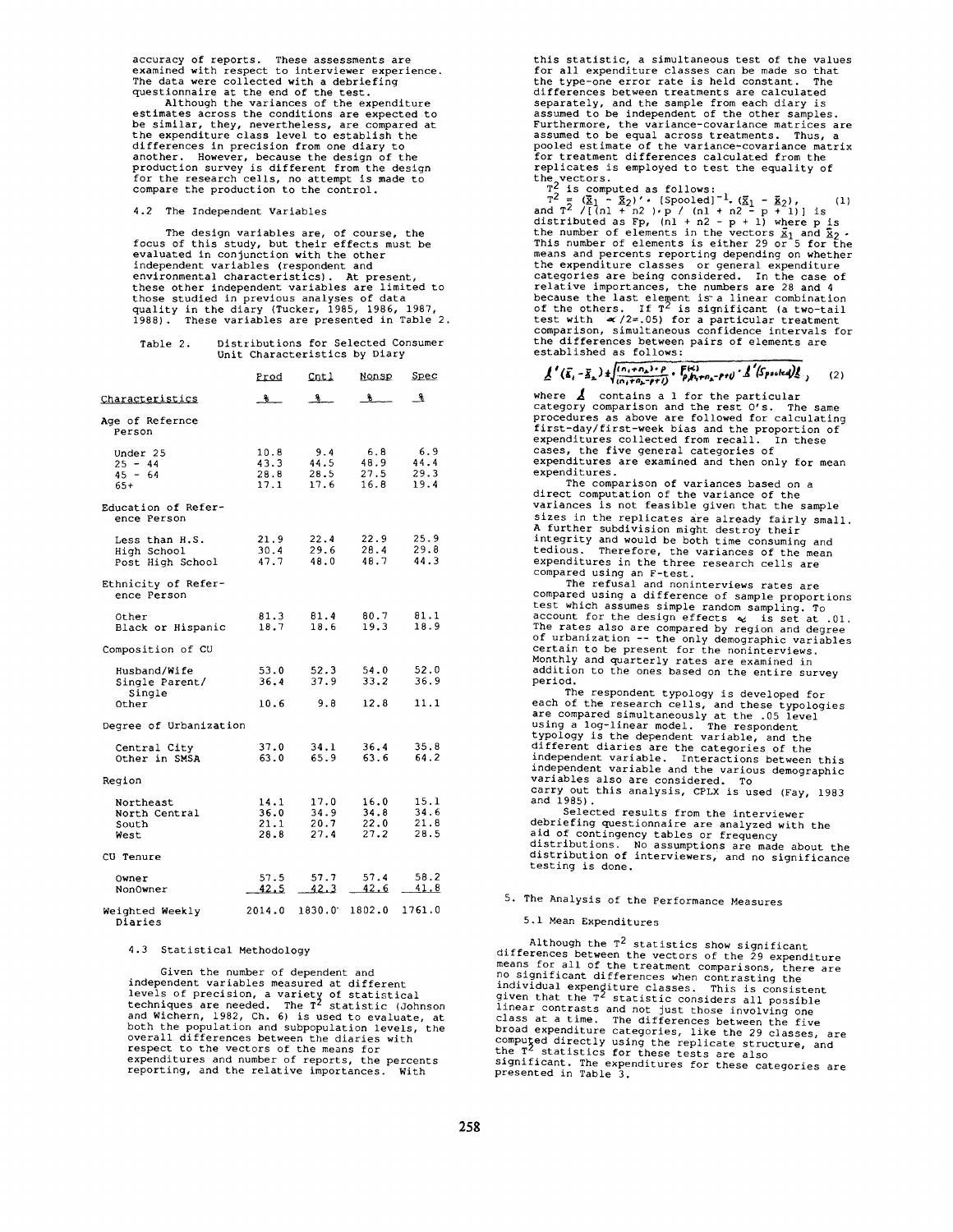| Class                                    | Production | Control | Nonspecific | Specific |
|------------------------------------------|------------|---------|-------------|----------|
| Food<br>at Home                          | \$37.92    | \$34.69 | \$40.71     | \$41.57  |
| Food<br>Away from Home                   | 23.19      | 20.98   | 19.51       | 21.10    |
| Alcoholic<br><b>Beverages</b><br>at Home | 3.65       | 3.52    | 3.03        | 3.47     |
| Alcoholic<br>Beverages<br>Away from Home | 2.49       | 2.41    | 1.43        | 2.12     |
| Nonfood Items                            | 38.62      | 34.53   | 31.72       | 39.61    |

Unlike the smaller expenditure classes, significant differences are found between the individual general categories in some treatment comparisons. In particular,both of the experimental diaries have significantly larger expenditures in "Food at Home" than does the control diary. Also, the expenditure class differences within this general category, while not significant, are consistently in favor of the experimental diaries. Expenditure means also are different for the general category of "Nonfood Items." The control and nonspecific diaries are relatively comparable, but the specific out performs each of them. Except for the nonfood category, differences between the specific and nonspecific are usually small and somewhat inconsistent.

These results make sense given the formats of the three diaries. Both the specific and nonspecific diaries provide a number of cues (compared to the control) in the "Food at Home" sections, even if they are more. general in the nonspecific than the specific. The "Food Away from Home" section, on the other hand,<br>does not have as many additional cues. In the case of<br>the "Nonfood Items" section, there are a large number<br>of possible commodities, and better cuing for these items exists in the specific, compared to the other

two diaries, especially with respect to personal care and housekeeping products and medical supplies. As for the comparison of the production to the control, no significant differences were found at either the expenditure class level or the general category level using a one-tail test where the control is considered the better diary under the alternative hypothesis. On the other hand, the direction of the differences consistently favors the production which is the opposite of what was expected. There are probably two reasons for this result. Although the condition to be tested was whether or not the interviewer worked on both surveys, the actual test was between experienced and inexperienced interviewers since all of the interviewers in the research cells were new to the CE survey. A second reason is that<br>many of the respondents in the control cell, having many of the respondents in the control cell, having<br>already participated in the CPS, may have been less<br>likely to be cooperative respondents in another<br>government survey. The most conservative<br>interpretation is that the in samples.

At the subpopulation level, significant effects again appear only at the general category level. Where these differences occur, they are always in the same direction as those for the population. A few of the subpopulation results are noteworthy. Young respondents may prefer the specific diary over the other two, but elderly respondents clearly have higher mean expenditures for "Food at Home" in the nonspecific compared to the control. There is little difference in these means for the elderly when the nonspecific and the specific are compared. Blacks and hispanics may be somewhat more inclined toward the specific diary.

Table 4 gives the percents reporting at the general category level. Only the percent reporting<br>difference between the control and nonspecific diaries<br>for "Food at Home" is significant. It is true that<br>the difference between the control and specific in<br>this category nonspecific comparison, and this difference probably would be significant if a less stringent test were used. In both cases, the directions of the differences between the expenditure classes in this category are consistent. The fact that there are no differences between

the control diary and the two experimental diaries in the nonfood category is explained largely by the reports in the "Gasoline, Motor Oil and Additives" class. There is a special check item for both the control and production diaries asking respondents to<br>recall any forgotten gasoline expenditures if none<br>were reported in the diary. Differences between the<br>production and control diaries, while not significant,<br>generally f

### Table **4.** Percents Reponing

| Class                                    | Production | Control | Nonspecific | Specific |
|------------------------------------------|------------|---------|-------------|----------|
| Food<br>at Home                          | 87.7%      | 83.3%   | 87.9%       | 87.4%    |
| Food<br>Away from Home                   | 78.1       | 73.5    | 72.2        | 70.6     |
| Alcoholic<br>Beverages<br>at Home        | 29.1       | 27.6    | 27.0        | 27.5     |
| Alcoholic<br>Beverages<br>Away from Home | 23.3       | 24.3    | 17.8        | 21.1     |
| Nonfood Items                            | 91.0       | 87.6    | 86.2        | 86.1     |

At the subpopulation level, the overall tests for difference in percents reporting are, like the mean expenditures, less likely to be significant for<br>comparisons of the production and control or the<br>specific and the nonspecific. Very few differences<br>are found, and those that do exist are only in the<br>general categories. The for the total population (most commonly the difference<br>between the control and nonspecific for "Food at<br>Home") or in different locations than in the total<br>population, but the differences are in the same

direction.<br>The only significant difference in number of<br>reports is that favoring the nonspecific over the<br>control in "Food at Home", which reinforces earlier<br>findings. The means for the nonspecific are<br>consistently greater As in the total population, the comparison of the nonspecific to the control at the subgroup level favors the nonspecific. The difference, however, is significant for only about half of the demographic subgroups.

### 5.3 Noninterview and Refusal Rates

Table 5 contains the information about the comparisons of noninterview and refusal rates for the entire survey period (May -October). Because a positive one-tail test has been performed on the differences between the production and control, no significant effects appear. Obviously, there are a<br>number of important differences which favor the<br>production diary. Given the previous findings, this .<br>was expected.

In general, the control and nonspecific have similar noninterview rates. These rates are 40-50 percent larger than the production rates. Although the rates for the specific are not significantly different from the control and the nonspecific, the rates for the specific may be a little higher than these other two. The specific rates are approximately 60% higher than production. In most cases,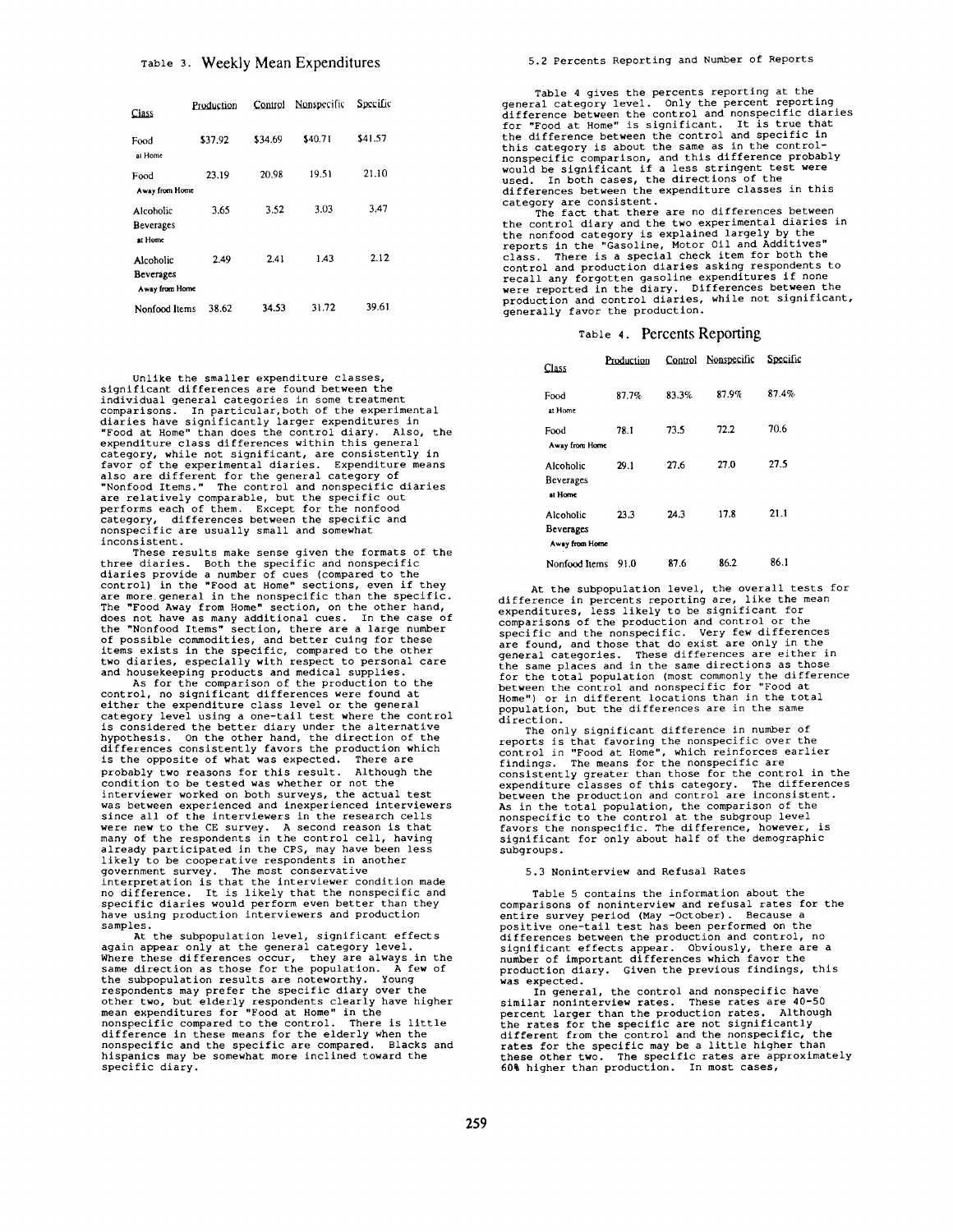noninterview and refusal rates are higher in the central cities when compared to the outlying areas of the PSUs. When it comes to region, both the production and specific have the greatest non-response problems in the Northeast. The control diary has greater nonresponse in the South.

One might have expected the noninterview rates to be high for the first month of interviewing, which they are, but the same is also true for production. The noninterview rates for the production and two experimental diaries seem to have a similar seasonal component. This seasonal component is not as evident for refusal rates. Part of the reason may be that the nonlnterview rate is *more* reliable because the classification of type of noninterview is not a factor. There is little variation in the rates from quarter to quarter in each diary.

# Table 5. Noninterview and Refusal Rates

| Rate         | Production |       | Control Nonspecific Specific |       |
|--------------|------------|-------|------------------------------|-------|
| Noninterview | 12.8%      | 19.2% | 17.6%                        | 20.4% |
| Refusal      | 9.7        | 13.1  | 12.9                         | 15.1  |

#### 5.4 Relative Importances

Turning to Table 6, differences between the relative importances from the *production* and control are, as expected, practically nonexistent. There are,<br>however, a number of differences between the control<br>and the two experimental diaries. Differences also<br>exist between the two experimental diaries themselves.

The largest differences are between the control and the nonspecific. The relative importance of "Food<br>at Home" expenditures in the nonspecific is over six<br>percentage points greater than that in the control, and the direction of this difference holds for all classes in this category. The opposite is true for<br>the relative importances of "Alcoholic Beverages Away<br>from Home" and "Nonfood Items". Together, these two<br>categories have a greater relative importance of four<br>percentage of the control and specific, the specific has a higher<br>weight for "Food at Home" and a correspondingly lower<br>one for "Food Away from Home". As for the differences<br>between the specific and nonspecific, the relative<br>importan nonspecific. The opposite is the case for "Nonfood<br>Items". Analysis of relative importance at the<br>subpopulation levels indicates that significant differences are found only at the general category level. Most of these differences are the same as those in the total population level.

## Table **6. Relative** Importance

| Class                                           | Production | Control | Nonspecific | Specific |
|-------------------------------------------------|------------|---------|-------------|----------|
| Food<br>at Home                                 | .358       | .361    | .422        | .385     |
| Food<br>Away from Home                          | .219       | .218    | .202        | .196     |
| Alcoholic<br><b>Beverages</b><br>at Home        | .034       | .037    | .031        | .032     |
| Alcoholic<br><b>Beverages</b><br>Away from Home | .024       | .025    | .015        | .020     |
| Nonfood Items                                   | .365       | .359    | .329        | .367     |

5.5 Other Measures

It has been hypothesized that the production and control diaries would display more first-day and first-week bias than the two experimental diaries.<br>This was based on the belief that large biases<br>indicate poor data quality resulting from a decline in<br>reporting over time, and it was felt that the<br>experimental diaries wo

As it turns out, the results are conflicting. First of all, the better diary in each treatment comparison based on the measures previously analyzed<br>is the one with the greater first-day bias. The is the one with the greater first-day bias. The picture is quite different for first-week bias,

especially in the case of the specific diary. There are no large differences as in first-day bias, but the<br>signs of the differences involving the specific tend<br>to be reversed from those for first-day bias. Thus, the specific has greater first-day bias but less first-week bias.

These results provide information for advancing a new theory of bias. Previous work on the diary (Tucker, 1985, 1986, 1987) suggested that the best respondents report about the same amount of expenditures in each of the diary weeks; however, no<br>examination of first-day bias was done. It seems<br>quite plausible that the best diary (and, therefore,<br>the one with the best respondents) encourages good<br>reporting at the an inevitable decline. Other diaries (or respondents) do not even have this high level of reporting at the beginning of the week. Thus, the specific diary, overall, has the highest mean expenditures when compared to the control and nonspecific. Because the numbers of cases are small, a demographic analysis has not been undertaken at this time.

In the comparisons of the recall expenditure proportions from the nonspecific and specific diaries, the T<sup>2</sup> statistic indicates a significant relationship<br>in at least one contrast, but none of the comparisons<br>of the individual category proportions are significant<br>at the .05 level. Although a less stringent test<br>would fi proportions of expenditures coming from the recall section would reflect negatively on the ability of the particular diary format to encourage respondents to record expenditures during the week. To be sure that this was the case, however, the means of expenditures just from the diary had to be taken into account. As it turns out, not only are the differences in both<br>directions, but the largest difference, that for<br>"Alcoholic Beverages at Home," occurs when the larger<br>diary mean is accompanied by the larger proportion of expenditures coming from recall.

Generally speaking, the proportions for "Food Away From Home" and "Alcoholic Beverages Away From Home" are the largest ones at the subpopulation level. "Alcoholic Beverages at Home" often has a large value in the specific diary. It stands to reason that items consumed away from home are less likely to be recorded<br>in the diary, especially if purchased in the last day<br>or so of the diary week. Furthermore, the person<br>keeping the diary often will not know about these<br>expenditures w up the diary. The recall proportions for these

expenditures are particularly large for subgroups that have a large amount of their expenditures in these categories-- young and single respondents.

Comparisons of the variances from the research cells for the estimates of mean weekly expenditures at both the expenditure class and the general category levels reveal few significant differences. About a tenth of the F-ratios are significant, but there does not appear to be any pattern. It appears that the

variances are similar enough so that pooled estimates<br>of variance used to compute  $T^2$  are legitimate.<br>The most remarkable finding with respect to the<br>respondent typology is that the distributions across<br>the four categori less desirable than in the earlier case. On the other hand, respondents are more apt to have positive attitudes now than before.

Some of the differences might be explained by the relatively minor changes in the construction of attitude and behavior scales. Yet, these changes did not affect the two extreme categories. The poorer behaviors may be due, in part, to the fact that a number of the respondents, having already been in the CPS, were asked to participate in another government survey. Furthermore, they were interviewed by less experienced personnel. These factors do not, however, address the increase in positive attitudes.

When the relationship between diary and respondent typology is examined for the demographic subpopulations using CPLX, there is a significant three-way interaction between age, diary, and